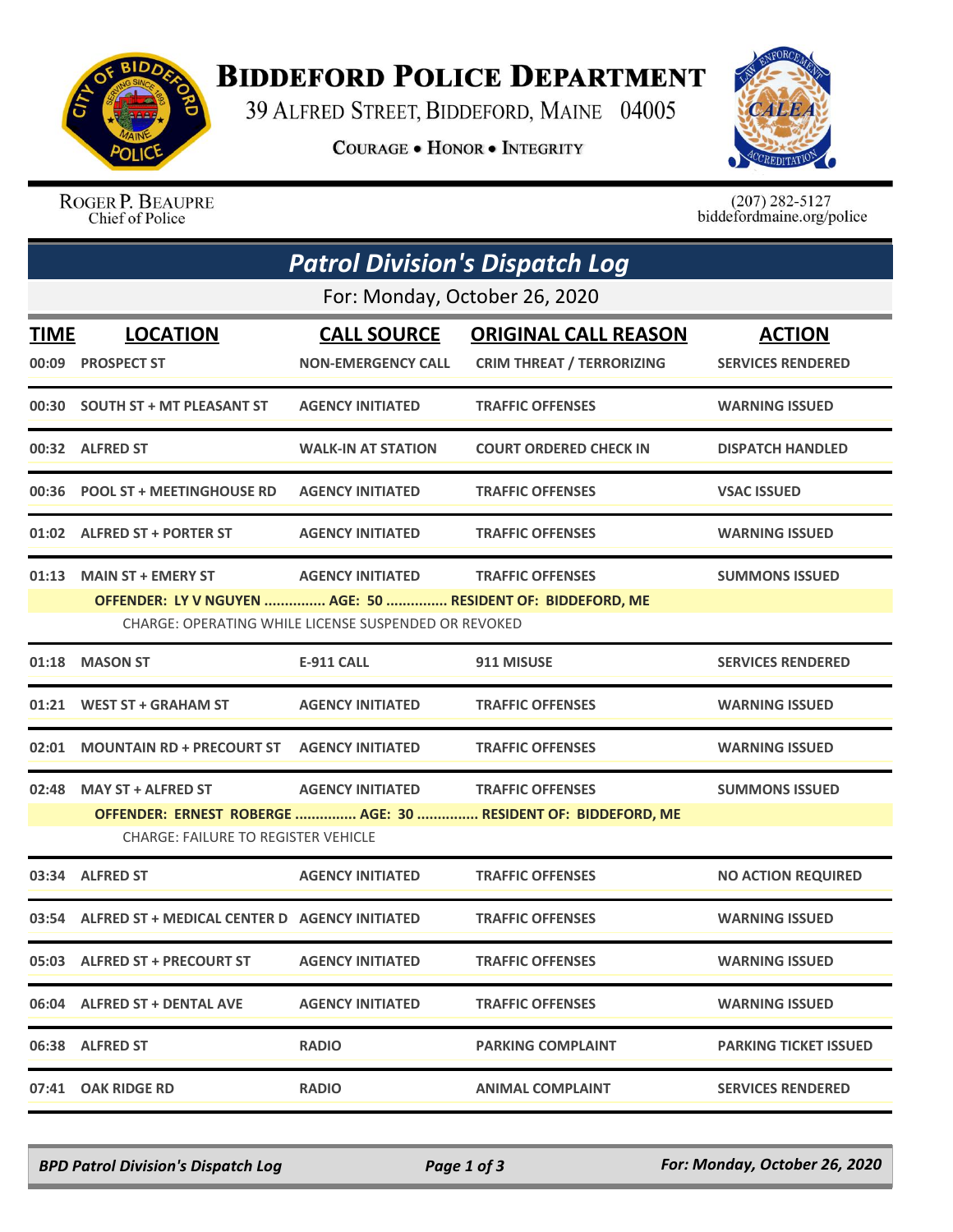| <b>TIME</b> | <b>LOCATION</b><br>07:59 LYNN AVE | <b>CALL SOURCE</b><br><b>E-911 CALL</b> | <b>ORIGINAL CALL REASON</b><br>911 MISUSE | <b>ACTION</b><br><b>NEGATIVE CONTACT</b> |
|-------------|-----------------------------------|-----------------------------------------|-------------------------------------------|------------------------------------------|
|             | 08:17 ELM ST                      | <b>E-911 CALL</b>                       | <b>ROAD HAZARD</b>                        | <b>SERVICES RENDERED</b>                 |
|             | 09:17 TIGER WAY                   | <b>NON-EMERGENCY CALL</b>               | <b>ARTICLES LOST/FOUND</b>                | <b>SERVICES RENDERED</b>                 |
|             | 09:49 SUMMER ST                   | <b>E-911 CALL</b>                       | 911 MISUSE                                | <b>SERVICES RENDERED</b>                 |
|             | 09:51 UNION ST                    | <b>E-911 CALL</b>                       | 911 MISUSE                                | <b>SERVICES RENDERED</b>                 |
|             | 10:03 ALFRED ST                   | <b>WALK-IN AT STATION</b>               | <b>COURT ORDERED CHECK IN</b>             | <b>DISPATCH HANDLED</b>                  |
|             | 10:17 ALFRED ST                   | <b>AGENCY INITIATED</b>                 | <b>TRAFFIC OFFENSES</b>                   | <b>WARNING ISSUED</b>                    |
|             | 10:50 ALFRED ST                   | <b>WALK-IN AT STATION</b>               | <b>SUSPICION</b>                          | <b>SERVICES RENDERED</b>                 |
|             | 11:54 ELM ST                      | <b>NON-EMERGENCY CALL</b>               | <b>HARASSMENT</b>                         | <b>SERVICES RENDERED</b>                 |
|             | 12:06 SIMARD AVE                  | <b>NON-EMERGENCY CALL</b>               | <b>CHECK WELFARE</b>                      | <b>SERVICES RENDERED</b>                 |
|             | 12:06 ALFRED ST                   | <b>AGENCY INITIATED</b>                 | <b>PRO-ACTIVE RESPONSE TEAM</b>           | <b>NEGATIVE CONTACT</b>                  |
|             | 12:16 CLIFFORD ST                 | <b>AGENCY INITIATED</b>                 | <b>PRO-ACTIVE RESPONSE TEAM</b>           | <b>NO VIOLATION</b>                      |
|             | 13:03 CLEAVES ST                  | <b>AGENCY INITIATED</b>                 | <b>PAPERWORK</b>                          | <b>PAPERWORK SERVED</b>                  |
|             | 13:46 WENTWORTH ST                | <b>WALK-IN AT STATION</b>               | <b>PAPERWORK</b>                          | <b>SERVICES RENDERED</b>                 |
|             | 14:02 MISTY MEADOWS DR            | <b>AGENCY INITIATED</b>                 | <b>PAPERWORK</b>                          | <b>PAPERWORK NOT SERVED</b>              |
|             | 14:20 FOREST ST                   | <b>NON-EMERGENCY CALL</b>               | <b>THEFT</b>                              | <b>REPORT TAKEN</b>                      |
|             | 15:18 BOULDER WAY + ALFRED ST     | <b>AGENCY INITIATED</b>                 | <b>TRAFFIC OFFENSES</b>                   | <b>WARNING ISSUED</b>                    |
|             | 15:26 MAIN ST                     | <b>AGENCY INITIATED</b>                 | <b>SUSPICION</b>                          | <b>REFERRED OTHER AGENCY</b>             |
|             | 15:34 ALFRED ST                   | <b>WALK-IN AT STATION</b>               | <b>PAPERWORK</b>                          | <b>SERVICES RENDERED</b>                 |
|             | <b>16:10 HARRISON AVE</b>         | <b>E-911 CALL</b>                       | <b>ASSAULT</b>                            | <b>REPORT TAKEN</b>                      |
|             | 16:16 SULLIVAN ST                 | <b>E-911 CALL</b>                       | <b>MEDICAL W/ ASSIST</b>                  | <b>TRANSPORT TO HOSPITAL</b>             |
|             | 16:16 GRANITE ST                  | E-911 CALL                              | <b>ANIMAL COMPLAINT</b>                   | <b>NO ACTION REQUIRED</b>                |
|             | 16:50 POOL ST + HILLS BEACH RD    | <b>AGENCY INITIATED</b>                 | <b>TRAFFIC OFFENSES</b>                   | <b>WARNING ISSUED</b>                    |
|             | 16:54 SOUTH ST                    | <b>AGENCY INITIATED</b>                 | <b>TRAFFIC OFFENSES</b>                   | <b>WARNING ISSUED</b>                    |
|             | <b>16:54 GODBOUT WAY</b>          | <b>NON-EMERGENCY CALL</b>               | <b>DISTURBANCE / NOISE</b>                | <b>NO VIOLATION</b>                      |

*BPD Patrol Division's Dispatch Log Page 2 of 3 For: Monday, October 26, 2020*